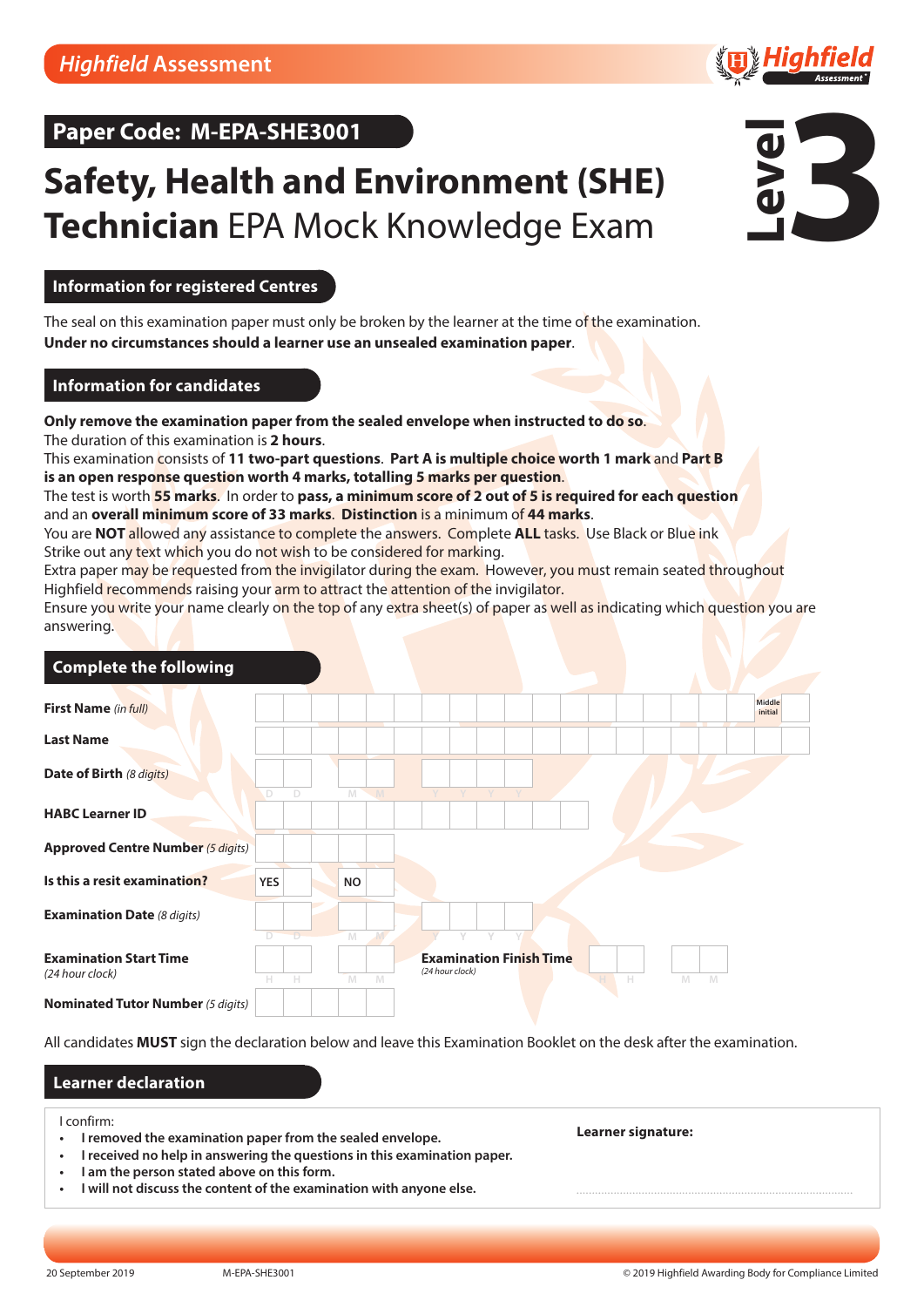

What are the 4 basic stages of a successful safety management programme, as recommended by the Health and Safety Executive (HSE)?

| A | Plan, organise, control and act    |  |
|---|------------------------------------|--|
|   | Plan, do, check and act            |  |
|   | Organise, check, act and monitor   |  |
|   | Organise, control, act and monitor |  |
|   |                                    |  |

### **1b**

Describe the benefits to businesses of having an effective safety management programme.

*(4 marks)*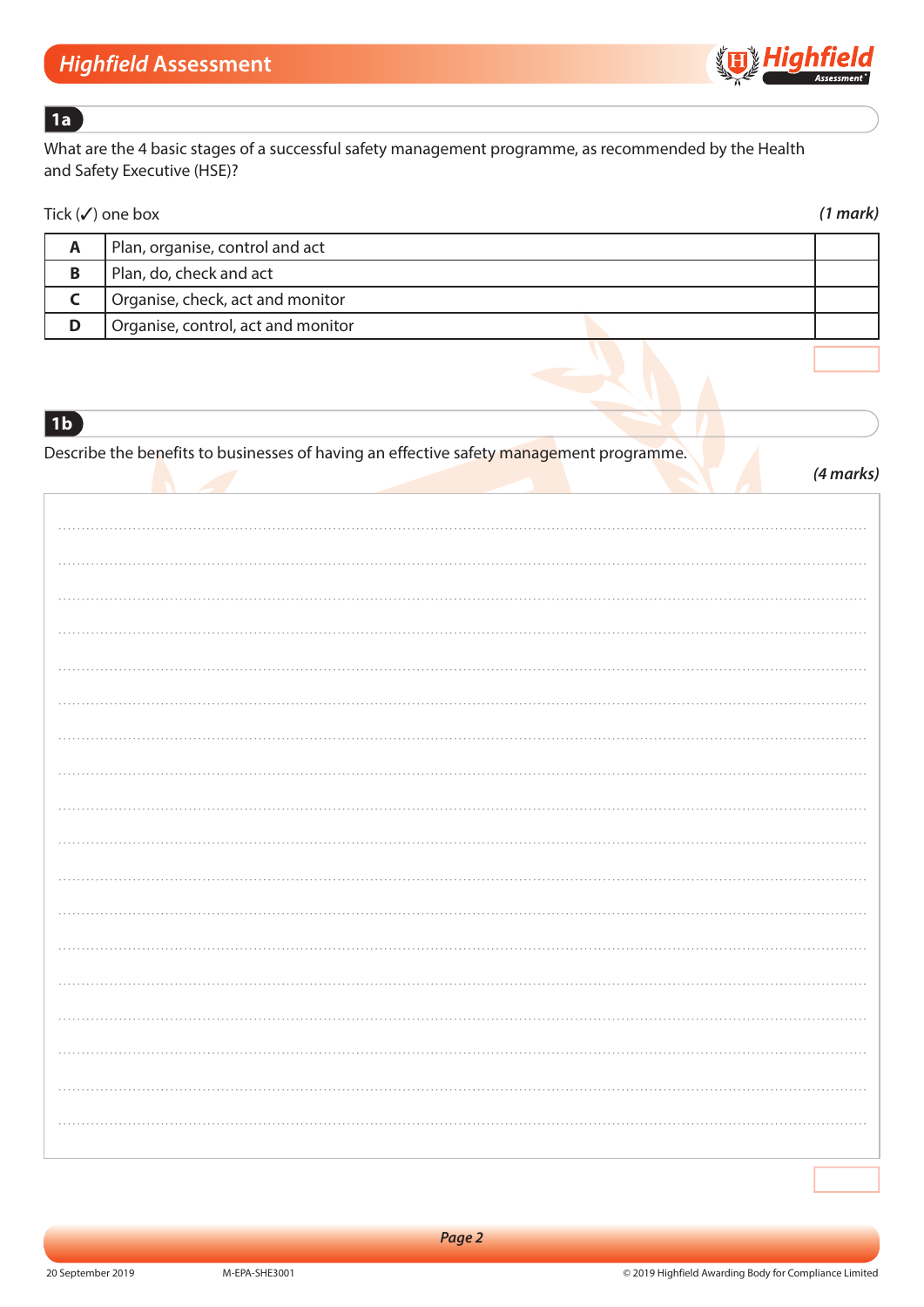

An employer's fulfilment of their 'duty of care' can be demonstrated through:

|              | Tick $(\checkmark)$ one box                                                                             | (1 mark)  |
|--------------|---------------------------------------------------------------------------------------------------------|-----------|
| $\mathbf{A}$ | controlling risks in the workplace                                                                      |           |
| B            | carrying out a cost vs benefit analysis                                                                 |           |
| $\mathsf{C}$ | having up-to-date employer insurance                                                                    |           |
| D            | having no accidents in the past 5 years                                                                 |           |
|              |                                                                                                         |           |
| 2b           |                                                                                                         |           |
|              | Using examples, outline the moral reasons for managing health, safety and environment in the workplace. | (4 marks) |
|              |                                                                                                         |           |
|              |                                                                                                         |           |
|              |                                                                                                         |           |
|              |                                                                                                         |           |
|              |                                                                                                         |           |
|              |                                                                                                         |           |
|              |                                                                                                         |           |
|              |                                                                                                         |           |
|              |                                                                                                         |           |
|              |                                                                                                         |           |
|              |                                                                                                         |           |
|              |                                                                                                         |           |
|              |                                                                                                         |           |
|              |                                                                                                         |           |
|              |                                                                                                         |           |
|              |                                                                                                         |           |
|              |                                                                                                         |           |
|              |                                                                                                         |           |
|              |                                                                                                         |           |
|              |                                                                                                         |           |
|              |                                                                                                         |           |
|              |                                                                                                         |           |
|              |                                                                                                         |           |
|              |                                                                                                         |           |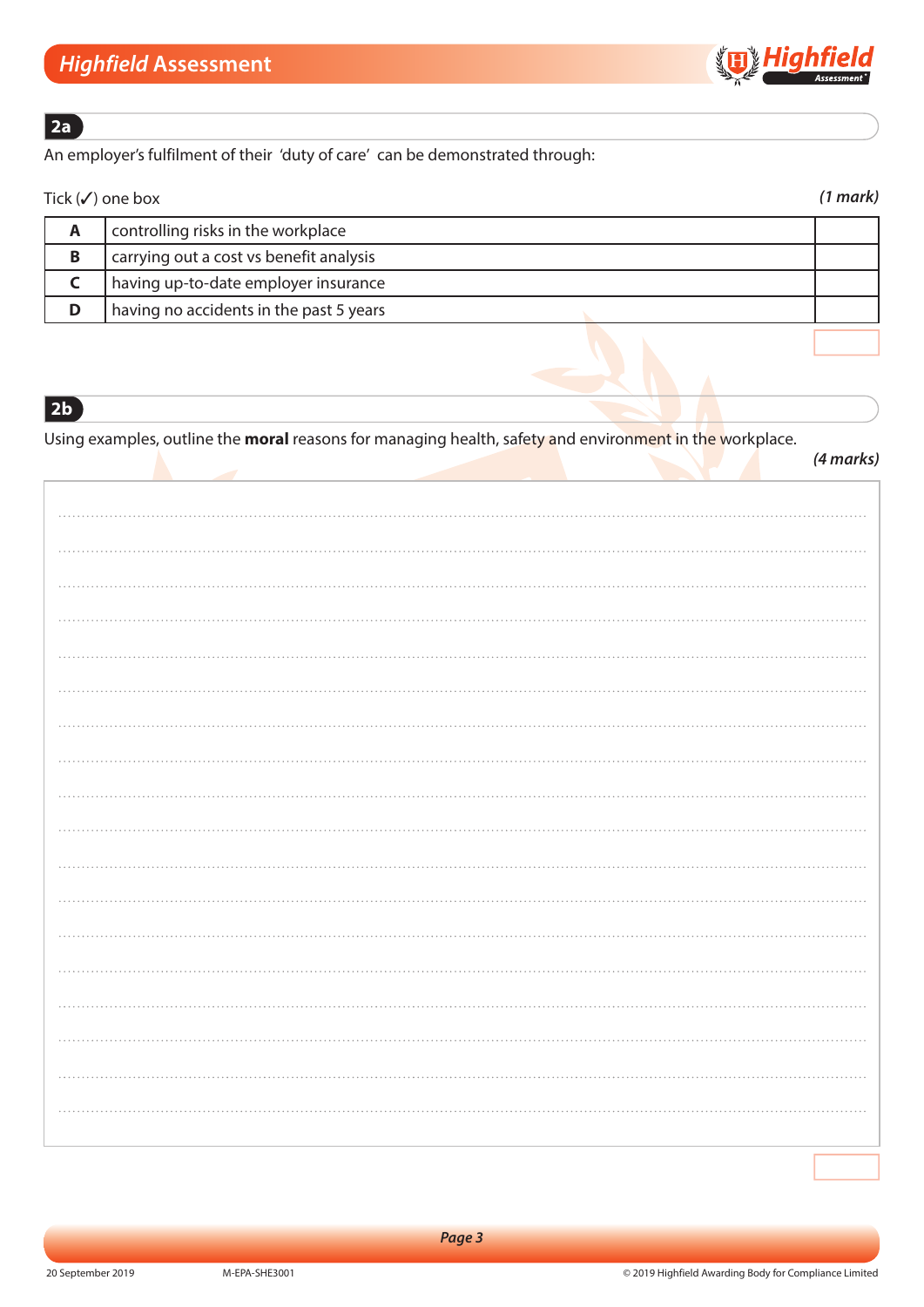

 *(1 mark)*

#### **3a**

Which of the following is an example of **proactive** monitoring?

#### Tick (✓) one box

|   | Conducting audits and inspections            |  |
|---|----------------------------------------------|--|
| В | Investigating accidents and incidents        |  |
|   | <b>Examining sickness and health records</b> |  |
|   | Safety sampling and incident investigation   |  |

#### **3b**

Use examples to describe **four** different monitoring procedures that should be used to assess whether effective control measures are in place.

| $\cdots$  |
|-----------|
| $- - - -$ |
|           |
| $- - - -$ |
|           |
|           |
|           |
|           |
|           |
|           |
|           |
|           |
|           |
| .         |
|           |
|           |
|           |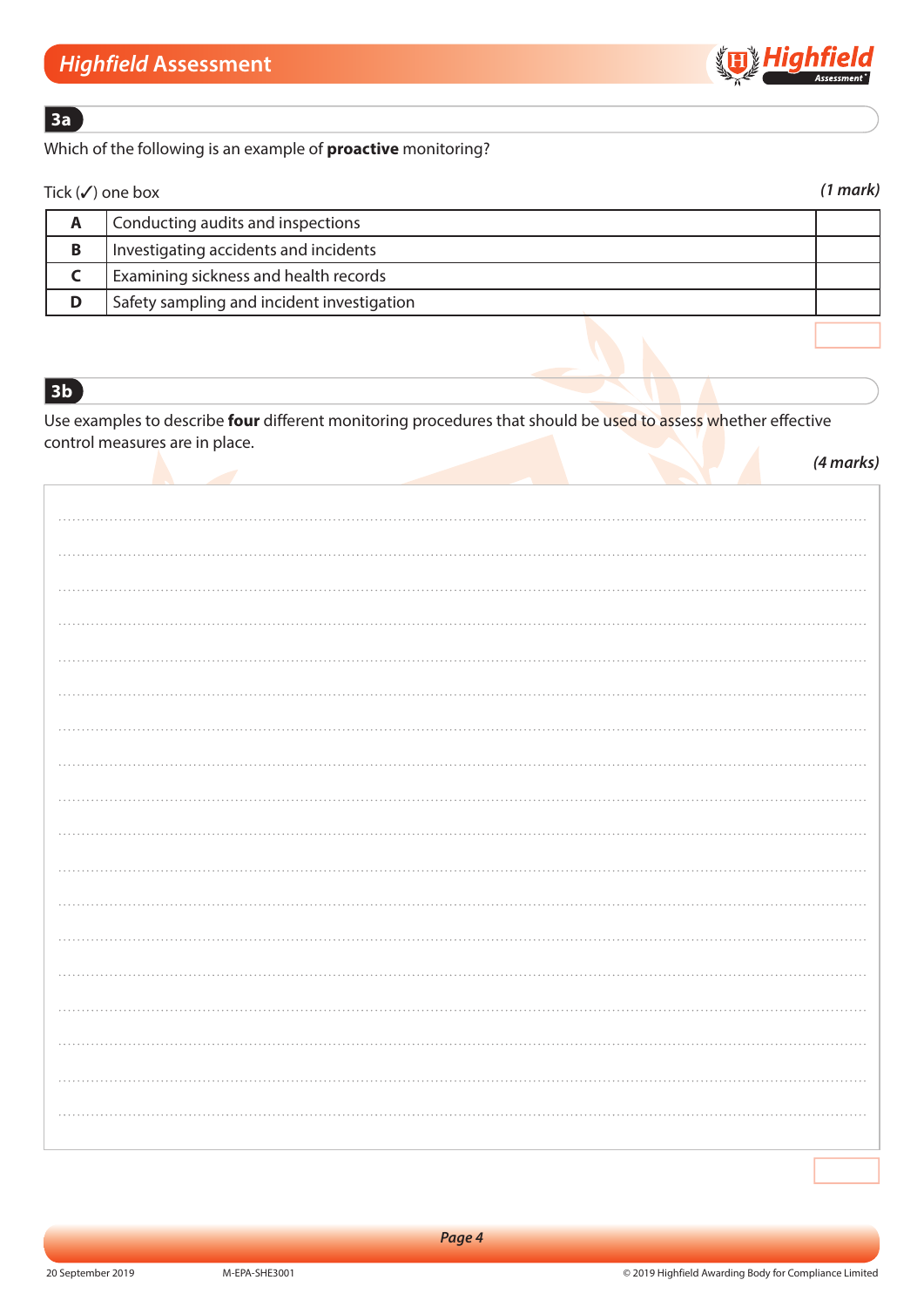

### **4a**

Advice and guidance for employers on how to implement health and safety best practice is better known as:

| Tick $(\checkmark)$ one box |                              | (1 mark) |
|-----------------------------|------------------------------|----------|
| A                           | an approved code of practice |          |
| В                           | technical guidance           |          |
|                             | approved regulations         |          |
|                             | a code of conduct            |          |
|                             |                              |          |

### **4b**

Define the term 'reasonably practicable' and provide an example of a control measure that has been put in place that aligns with this principle.

| $- - - -$ |
|-----------|
|           |
|           |
|           |
|           |
|           |
|           |
|           |
|           |
|           |
|           |
|           |
|           |
|           |
|           |
|           |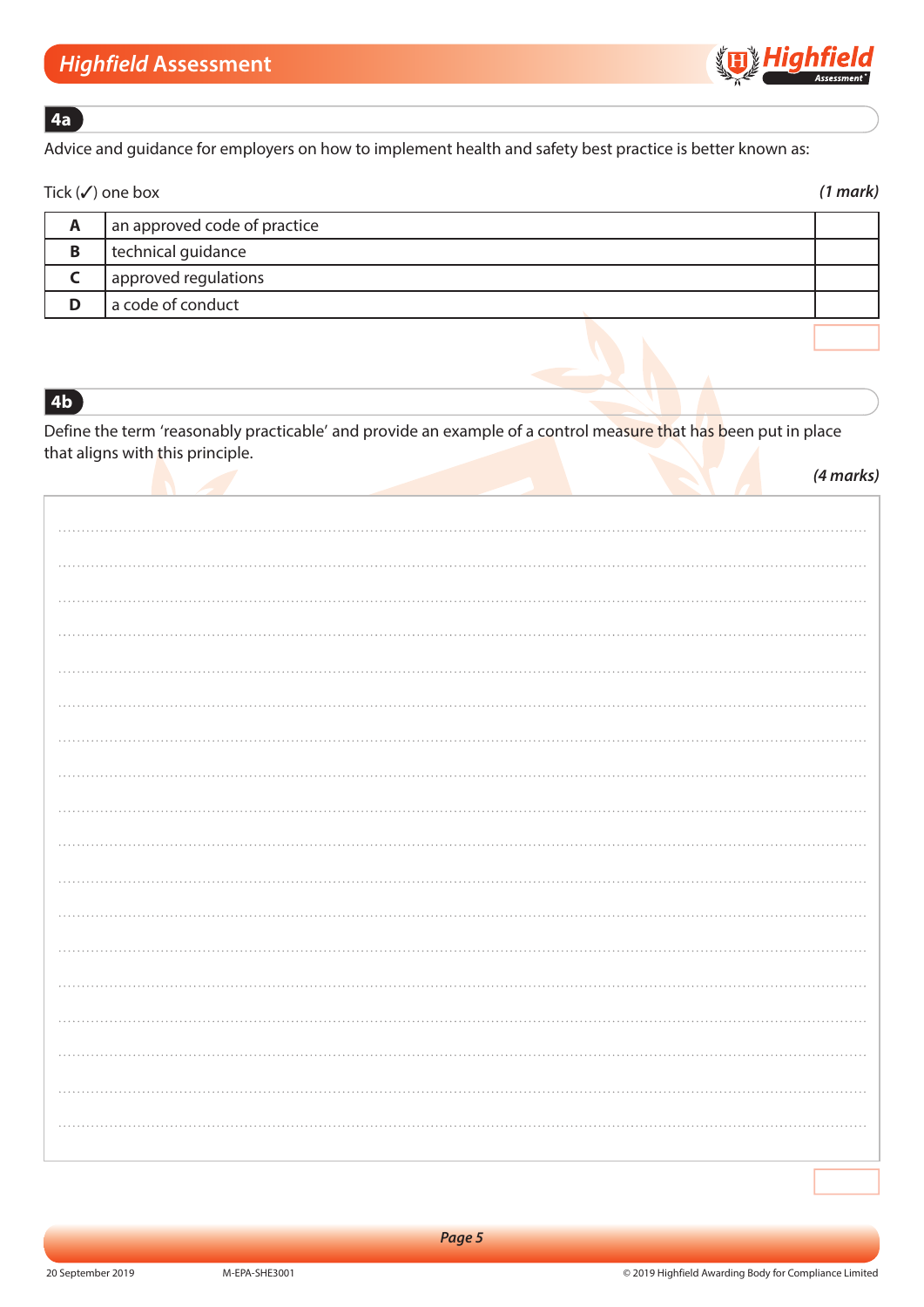

 *(1 mark)*

### **5a**

What is the purpose of health surveillance?

#### Tick (✓) one box

| To improve safety awareness                   |  |
|-----------------------------------------------|--|
|                                               |  |
| To check employers are complying with the law |  |
| To provide statistical data on accidents      |  |

### **5b**

State 2 examples of health surveillance techniques, and for each, state which occupations or conditions they are appropriate for and why.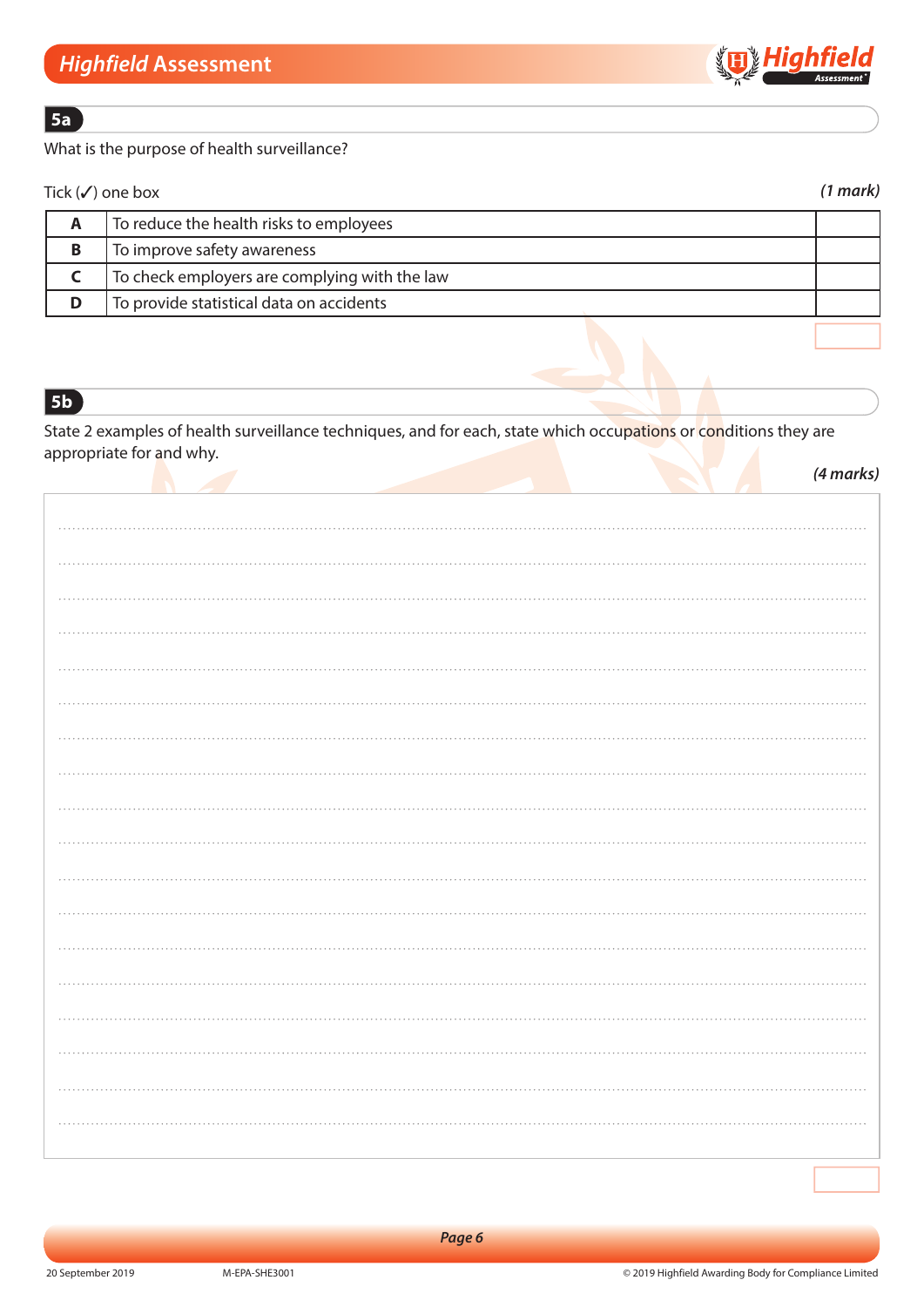The accident triangle shows:

#### Tick (✓) one box

| A | a sign to warn the public that there has been an incident                 |  |
|---|---------------------------------------------------------------------------|--|
| в | the relationship between the direct and indirect costs of an accident     |  |
|   | the relationship between near misses, minor accidents and major accidents |  |
| D | a hazard warning sign                                                     |  |
|   |                                                                           |  |

### **6b**

An employer carries out an investigation following an accident. What important points may arise from the investigation process that have implications for the business?

| $\cdots$ |
|----------|
|          |
|          |
|          |
|          |
|          |
|          |
|          |
| $\cdots$ |
|          |
| $\cdots$ |
|          |
|          |
| $\cdots$ |
|          |
| $\cdots$ |
|          |
|          |



*(4 marks)*

 *(1 mark)*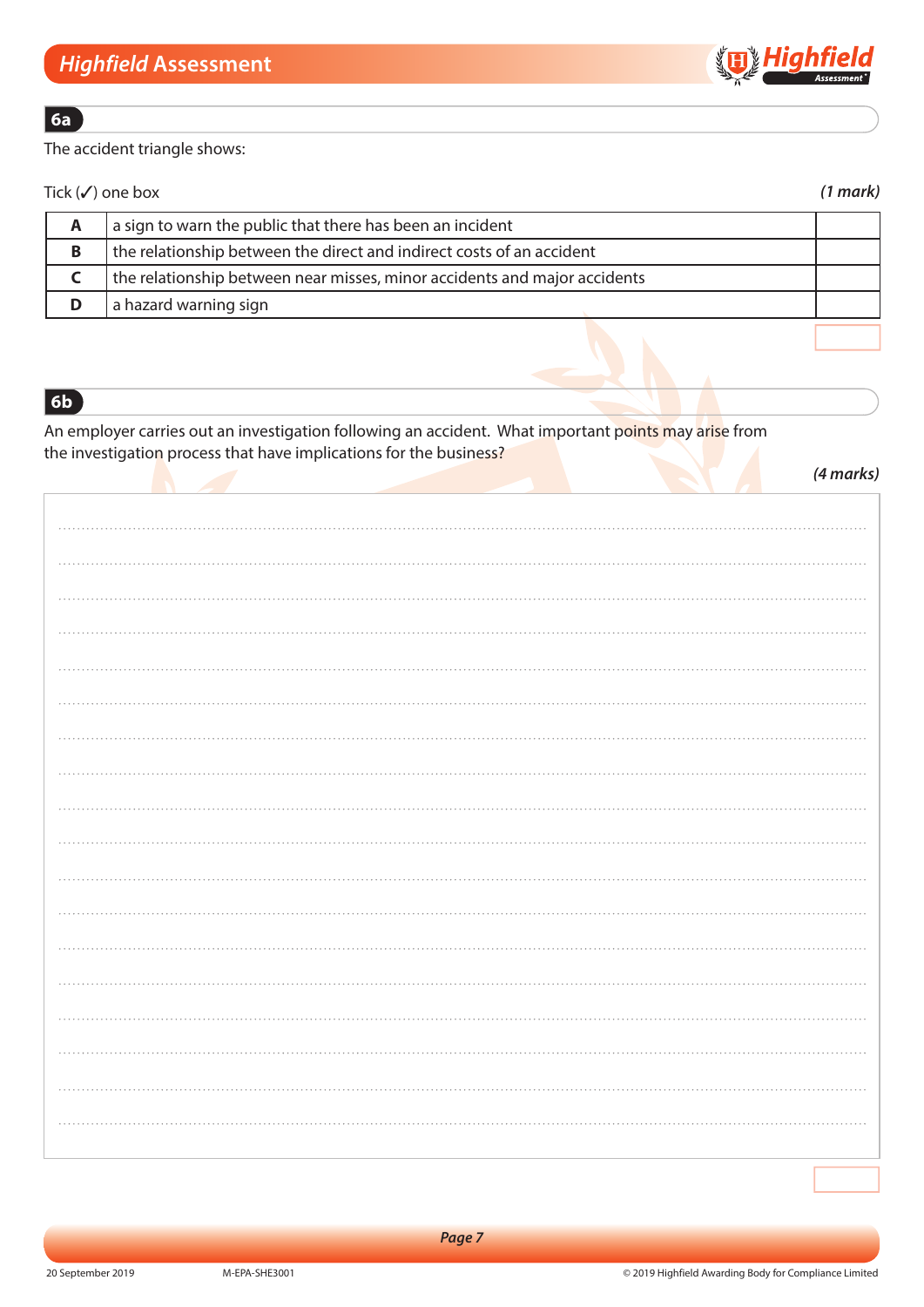

The best way for a supervisor to improve safety in a workplace is to:

| Tick (√) one box |  |
|------------------|--|
|------------------|--|

| A | give financial incentives for not having accidents             |  |
|---|----------------------------------------------------------------|--|
|   | involve staff in hazard spotting                               |  |
|   | involve employees in developing a health and safety newsletter |  |
|   | give awards for staff with low absenteeism                     |  |

### **7b**

Utilising examples explain the key elements of successful change management.

*(4 marks)*

 *(1 mark)*

| .        |
|----------|
| $\cdots$ |
|          |
|          |
| .        |
|          |
|          |
|          |
| $\cdots$ |
|          |
| $\cdots$ |
|          |
|          |
|          |
|          |
|          |
|          |
|          |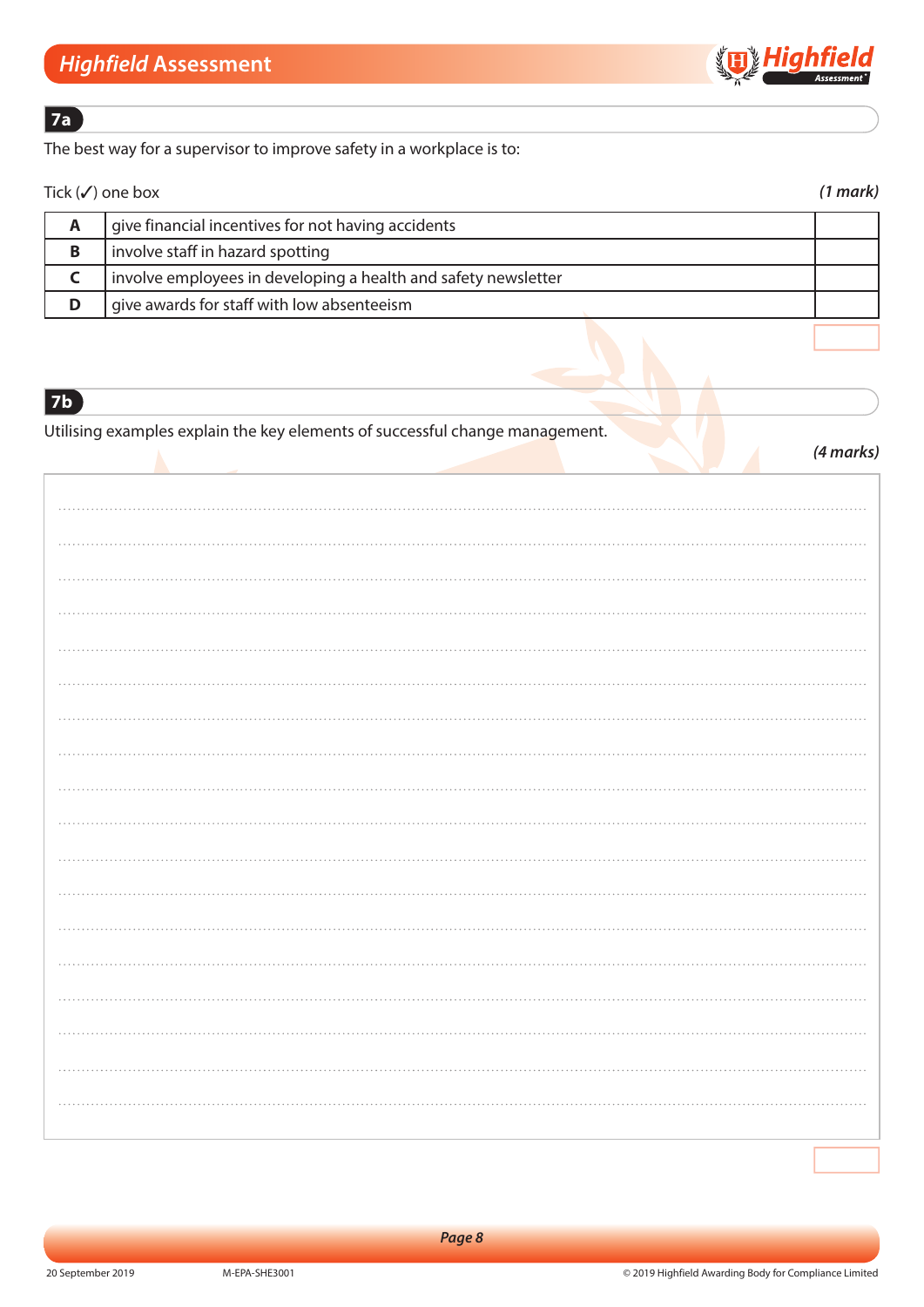

#### **8a**

Having decided that the hazard cannot be eliminated, what is the next step in the hierarchy of control:

|   | (1 mark)<br>Tick $(\checkmark)$ one box |  |
|---|-----------------------------------------|--|
| A | introduce safe systems of work          |  |
| В | substitute                              |  |
|   | provide Personal Protective Equipment   |  |
| D | reduce or limit exposure                |  |
|   |                                         |  |

### **8b**

Using examples, outline the general principles of prevention when conducting a risk assessment and explain how you would implement them into your own working environment.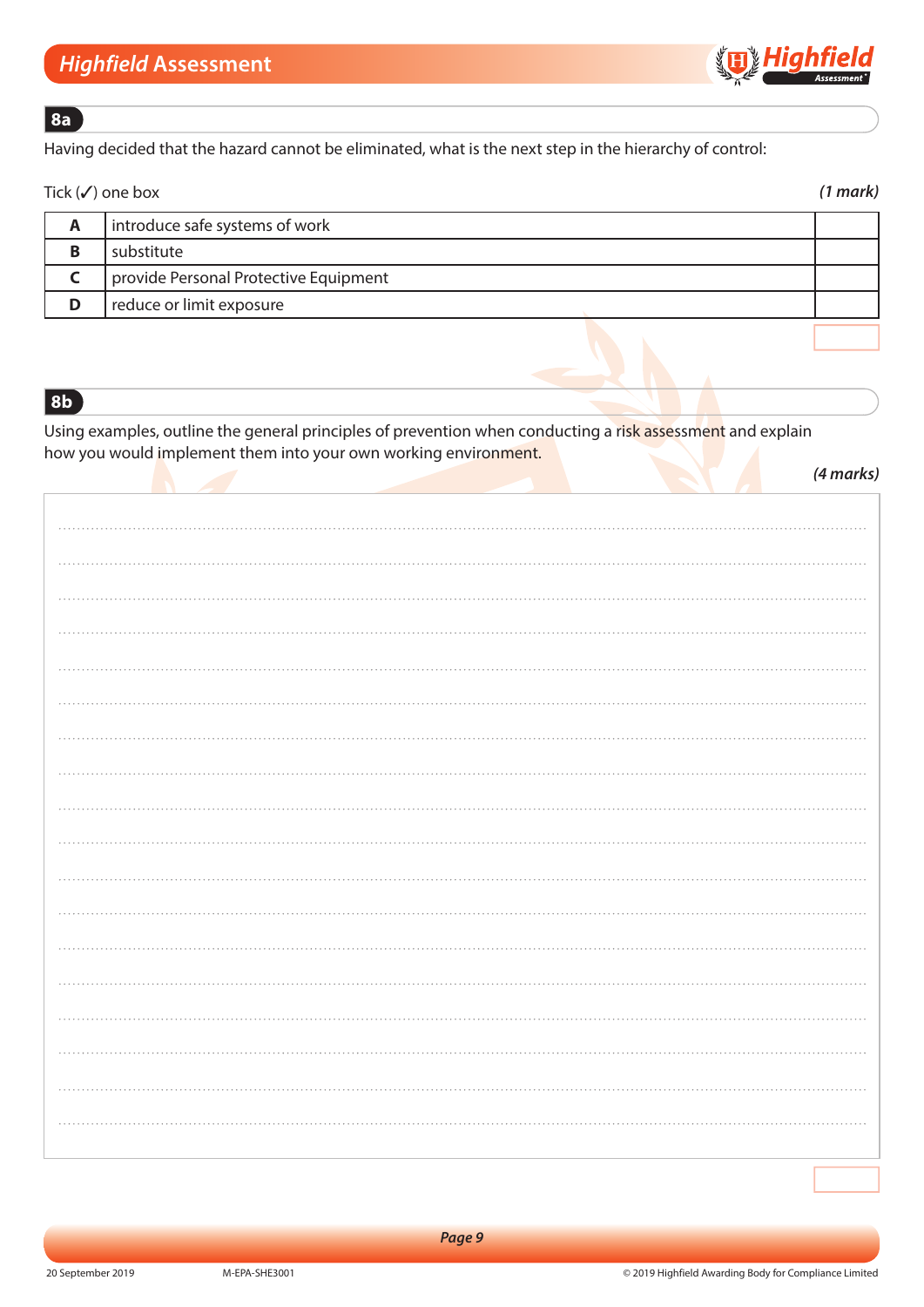

To evaluate the risk of any hazard, you need to consider the:

#### Tick (✓) one box

|   | (1 mark)<br>Tick $(\checkmark)$ one box                                |  |
|---|------------------------------------------------------------------------|--|
| A | probability of the hazard causing harm and the cost of eliminating it  |  |
| B | ease of completing the documentation                                   |  |
|   | potential of the work activity to cause harm                           |  |
| D | probability that the hazard will cause harm and how severe it could be |  |

#### **9b**

Define the term 'competent person' in relation to risk assessments and explain why competency is essential. *(4 marks)*

| .        |
|----------|
|          |
|          |
| $\cdots$ |
| .        |
|          |
|          |
|          |
|          |
|          |
|          |
|          |
|          |
| $- - -$  |
| .        |
| $\cdots$ |
|          |
|          |
|          |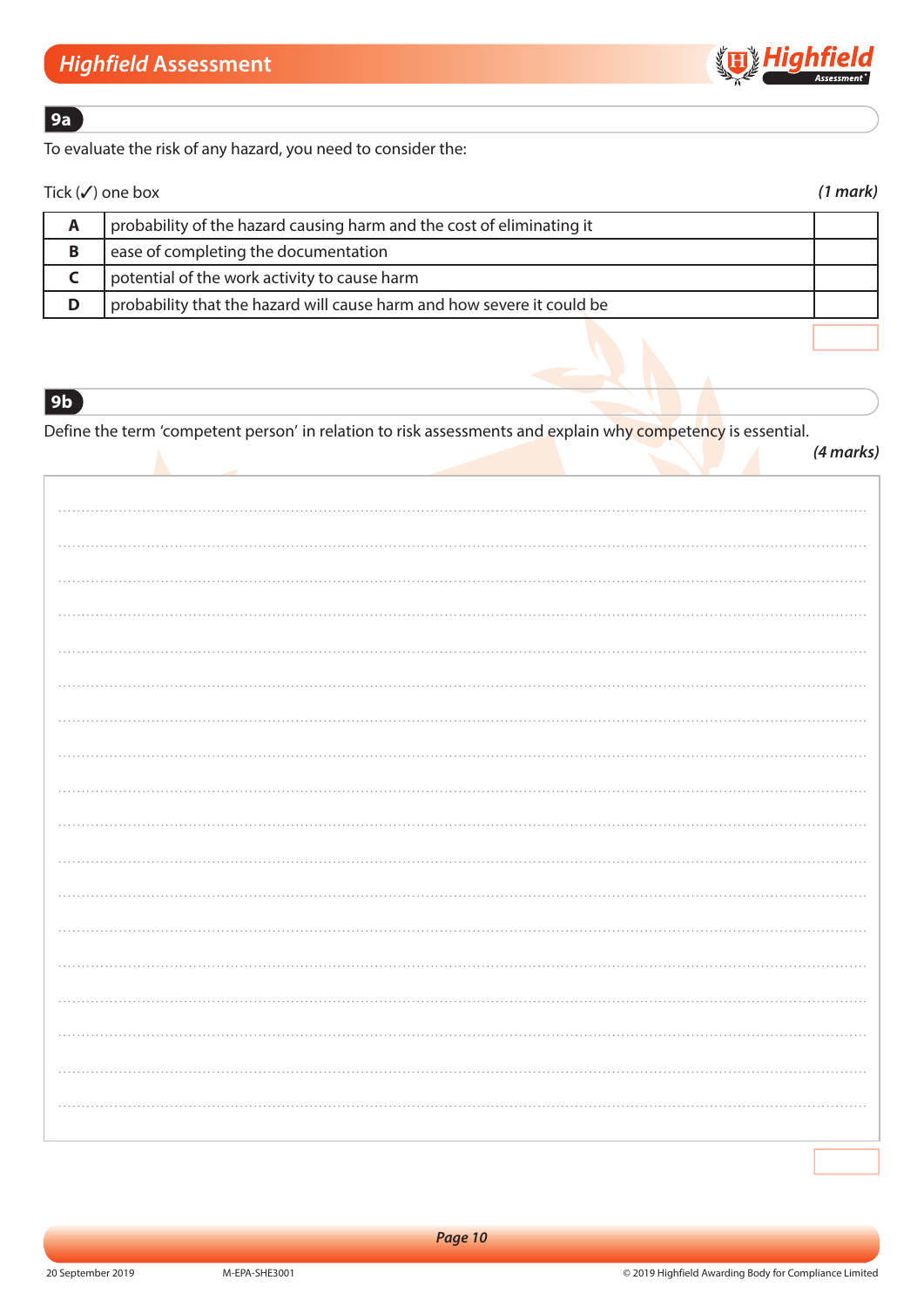

Which of the following is a **human** factor related to the use of a machine that requires a significant physical effort to operate?

#### Tick  $(V)$  one box

| r. | The individual strength of the operator                       |  |
|----|---------------------------------------------------------------|--|
| в  | The position in the workplace where the machine will be used  |  |
|    | The condition of the workplace where the machine will be used |  |
|    | The time that the machine is in use on a daily basis          |  |
|    |                                                               |  |

### **10b**

State 2 examples of unsafe behaviour in the workplace and for each explain how they can be overcome.

*(4 marks)*

| .        |
|----------|
|          |
|          |
|          |
| $\cdots$ |
|          |
|          |
|          |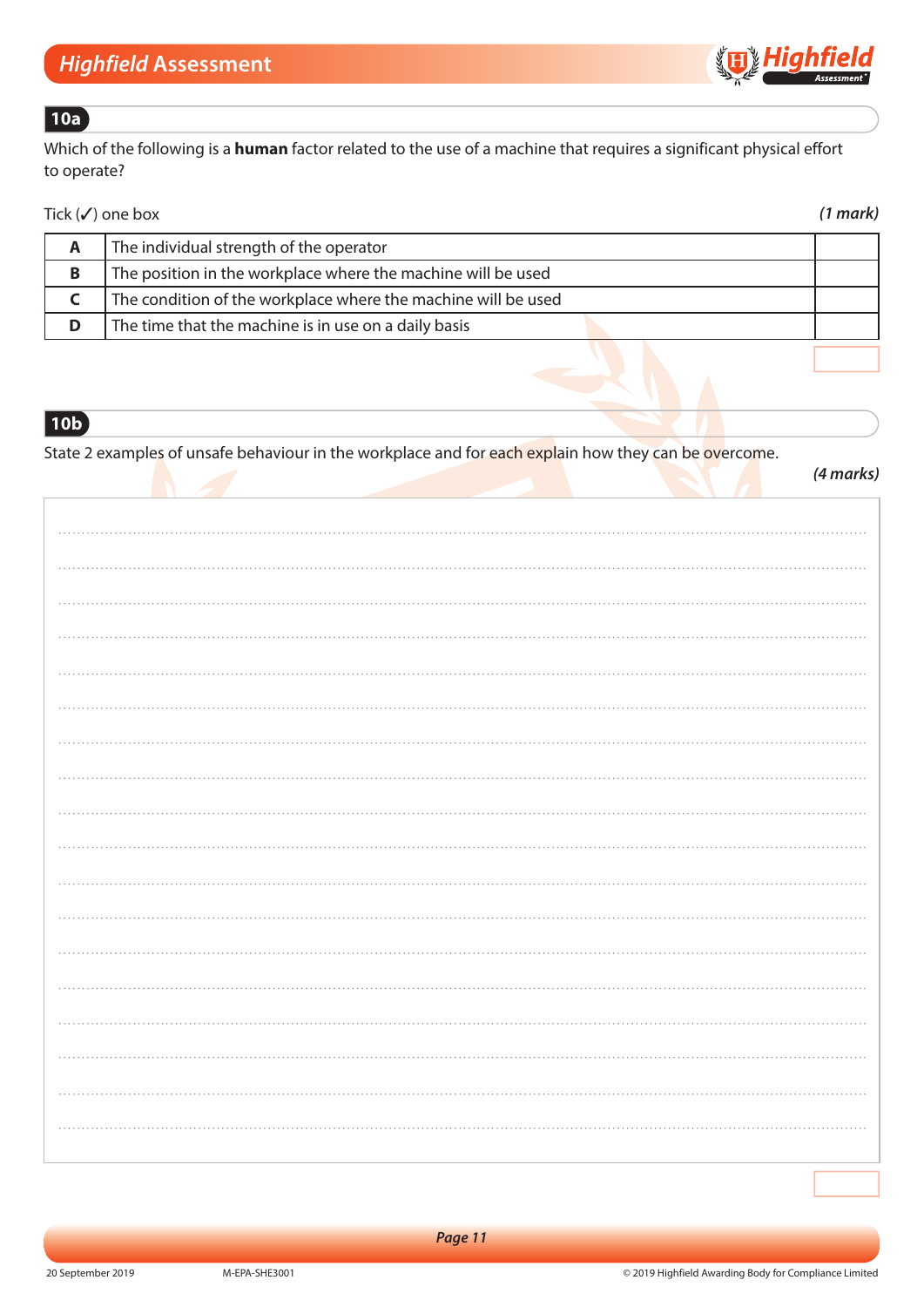

### **11a**

For which of the following common hazards would emergency procedures **need** to be developed?

#### Tick (✓) one box

|   | Tick $(\checkmark)$ one box<br>(1 mark) |  |
|---|-----------------------------------------|--|
| A | <b>Fires</b>                            |  |
| B | Slips and trips                         |  |
|   | Manual handling                         |  |
| D | Cuts and amputation                     |  |
|   |                                         |  |

### **11b**

Using an example, describe how to plan for a SHE emergency and how to test its effectiveness.

| $-1 - 1 - 1$    |  |
|-----------------|--|
|                 |  |
|                 |  |
|                 |  |
| .               |  |
|                 |  |
|                 |  |
|                 |  |
|                 |  |
|                 |  |
|                 |  |
|                 |  |
|                 |  |
| $\sim$ - $\sim$ |  |
|                 |  |
|                 |  |
|                 |  |
|                 |  |
|                 |  |
|                 |  |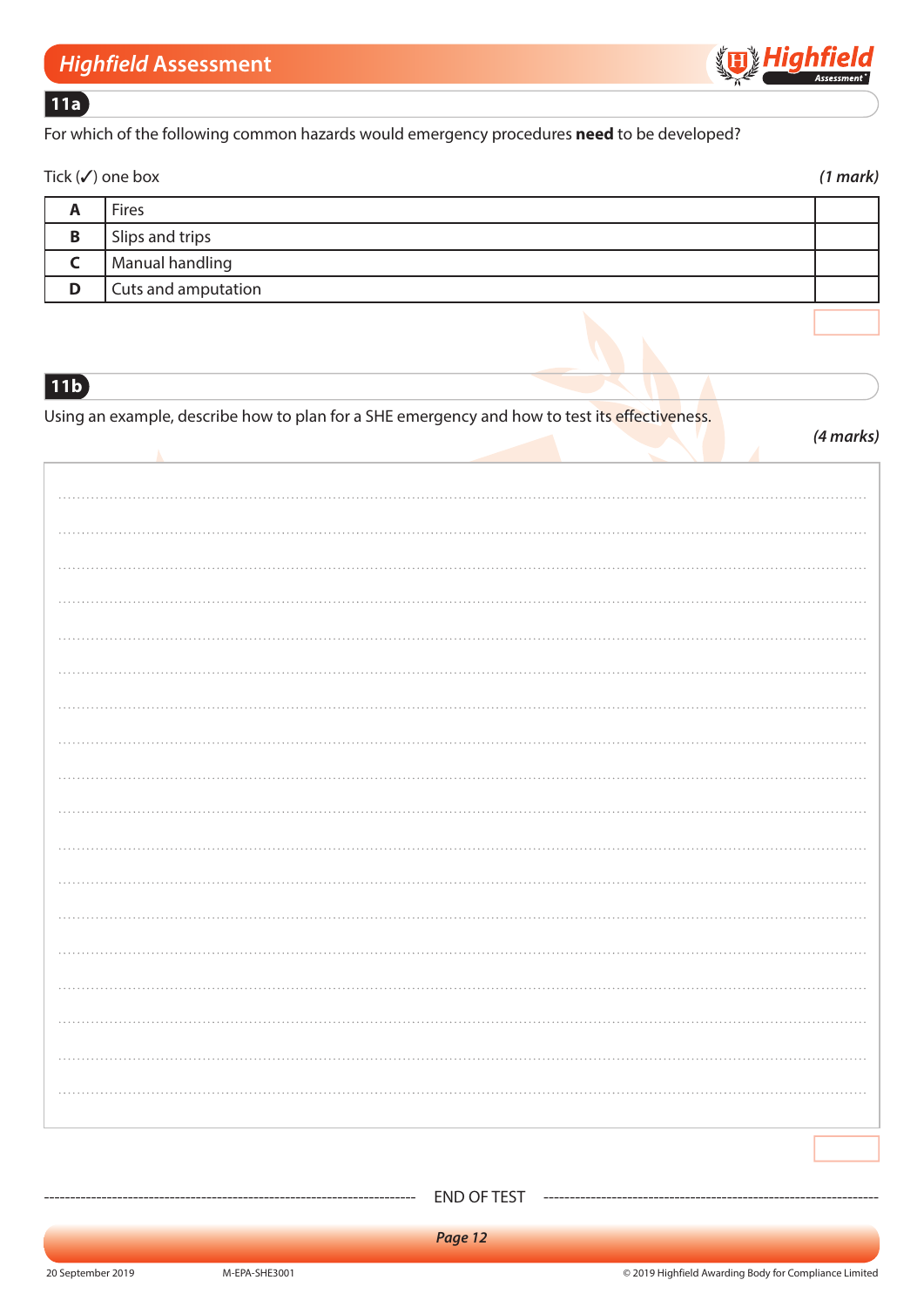

# **Page intentionally blank**



*Page 13*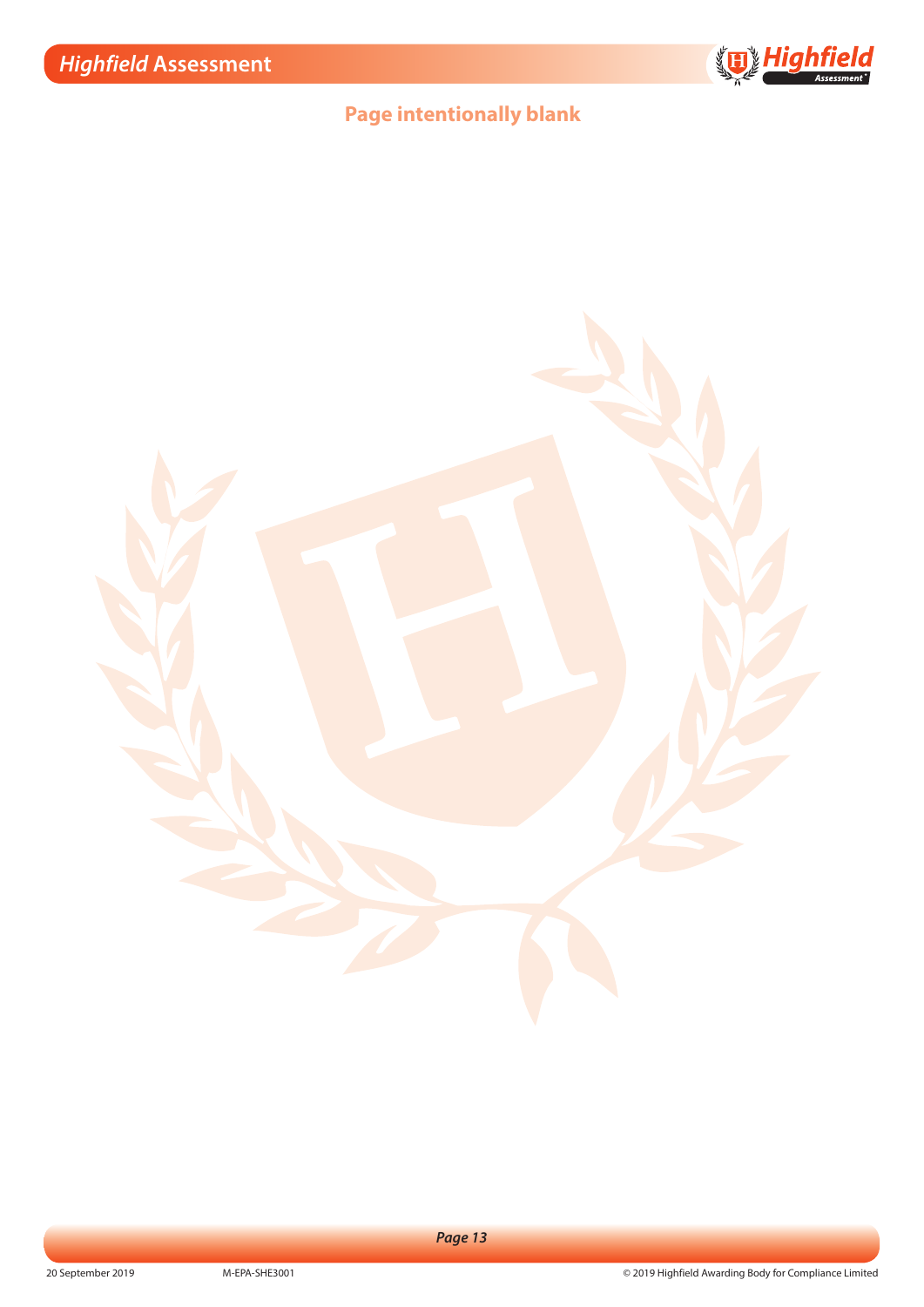

# **Page intentionally blank**



*Page 14*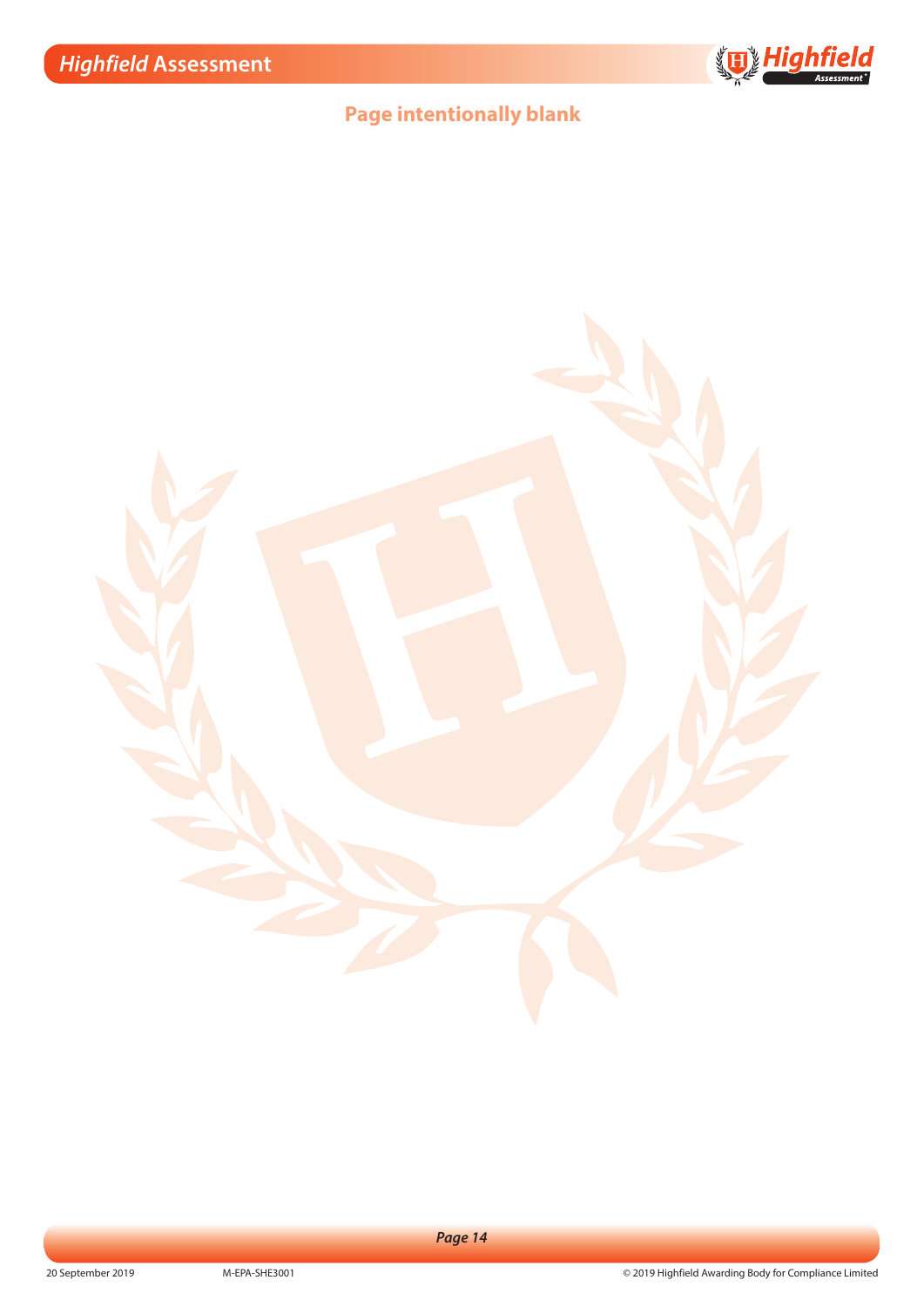

# **Page intentionally blank**



*Page 15*